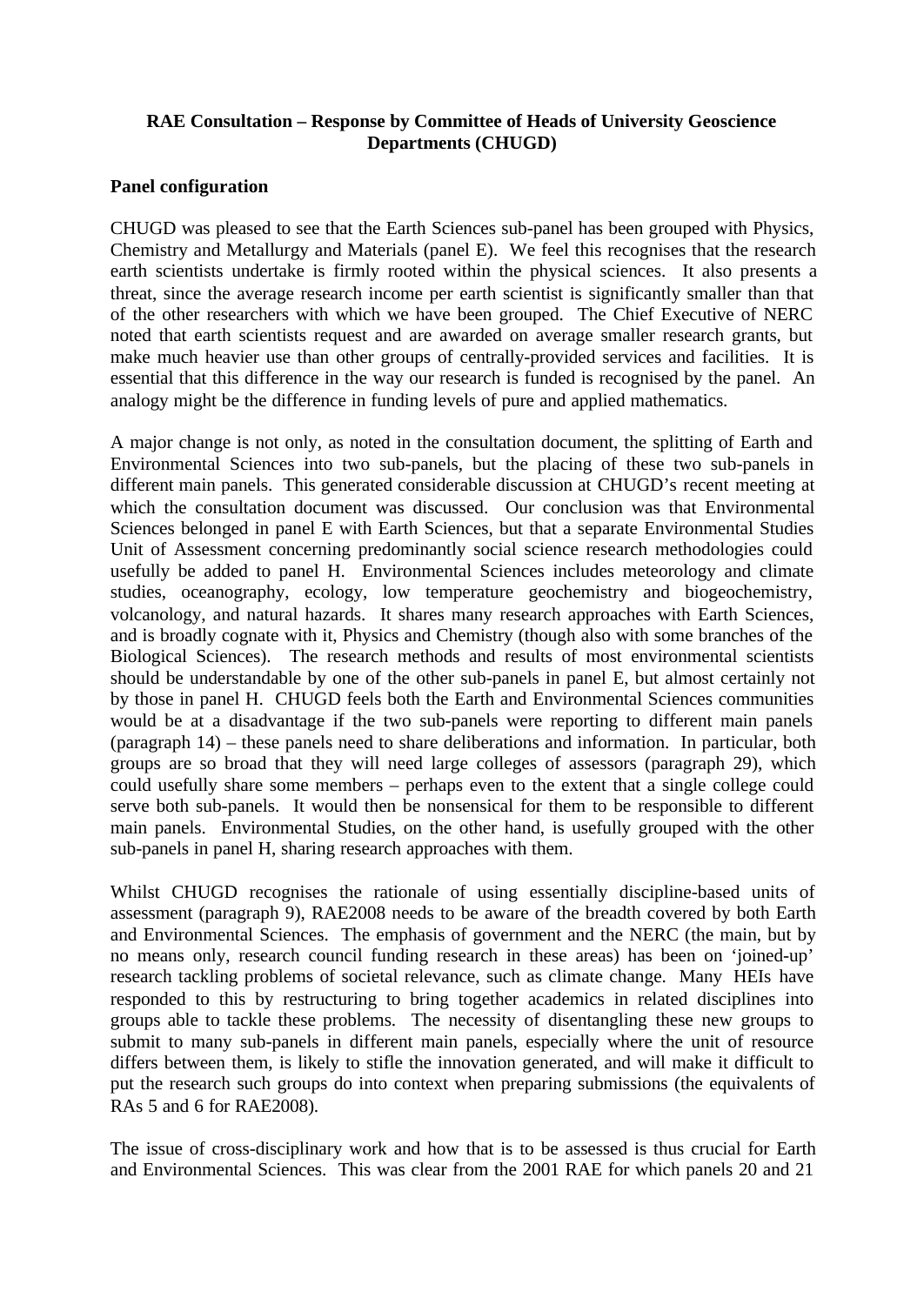had a very large number of Specialist Advisors. For RAE2008 it will be vital that the colleges of assessors (paragraph 29) include sufficient experts for all work submitted to the sub-panels to be considered fairly. The procedures and work schedule for the RAE must be such that those individuals, groups or submissions that need to be assessed either by other sub-panels or by the college of assessors are identified from the start of the process, in order for sufficient informed responses to be received by the sub-panels when they start to consider gradings. We appreciate that this is not a matter that is open for this consultation, but would like the matter to be noted as we consider that the operation of the assessment of cross-disciplinary work is crucial for the proper operation of the Earth and Environmental Sciences sub-panels.

We were asked (paragraph 12) to comment on the proposal that there be a single education sub-panel. Those researching into Earth Sciences HE form too small a group to justify a subpanel in their own right; we suspect the same is true for many other disciplines. The extra nuances due to Earth Sciences making extensive use of fieldwork for teaching (with knock-on implications from Health and Safety, Disabilities etc legislation) has convinced them they would be better submitting to the Earth Sciences sub-panel rather than an Education subpanel. Unfortunately, they are probably at a disadvantage whatever they choose. CHUGD is unable to offer a solution to this problem.

## **Amendments to list of nominating bodies**

Please note that our correct title is Committee of Heads of University Geoscience Departments; 'University' is missing in Annex B.

We understand the Geological Society of London was inadvertently omitted as a nominating body, having been on the list for the past RAE, and that this has been rectified. They are a Learned Society covering a significant part of the scope of panels 18 and 31. Other relevant Learned/Professional Societies are the Institution of Quarrying, the Institute of Petroleum, and the Institute of Materials, Minerals and Mining (their scope also includes panel 27).

We also propose that the British Geological Survey be added. They conduct research independently, in collaboration with the HE sector, and are 'consumers' of HE research. They also employ a significant number of HE graduates. They fall within the Natural Environment Research Council's remit. We don't understand why they have been omitted when much smaller bodies like NERC's Plymouth Marine Laboratory are included. With similar interests to the Plymouth Marine Laboratory, we suggest the Scottish Association for Marine Science be added.

Members of the Petroleum Exploration Society of Great Britain (PESGB) also 'consume' and fund HE research, and employ HE graduates. CHUGD proposes they be added to the list.

Government agencies that should have been listed as nominating bodies include the Environment Agency, the Countryside Council for Wales, Scottish Natural Heritage, and English Nature. Again, they undertake, utilise and apply, and fund research.

## **Addresses of additional bodies to be consulted**

Institution of Quarrying, 7 Regent Street, Nottingham NG1 5BS Institute of Petroleum, 61 New Cavendish Street, LONDON W1M 8AR